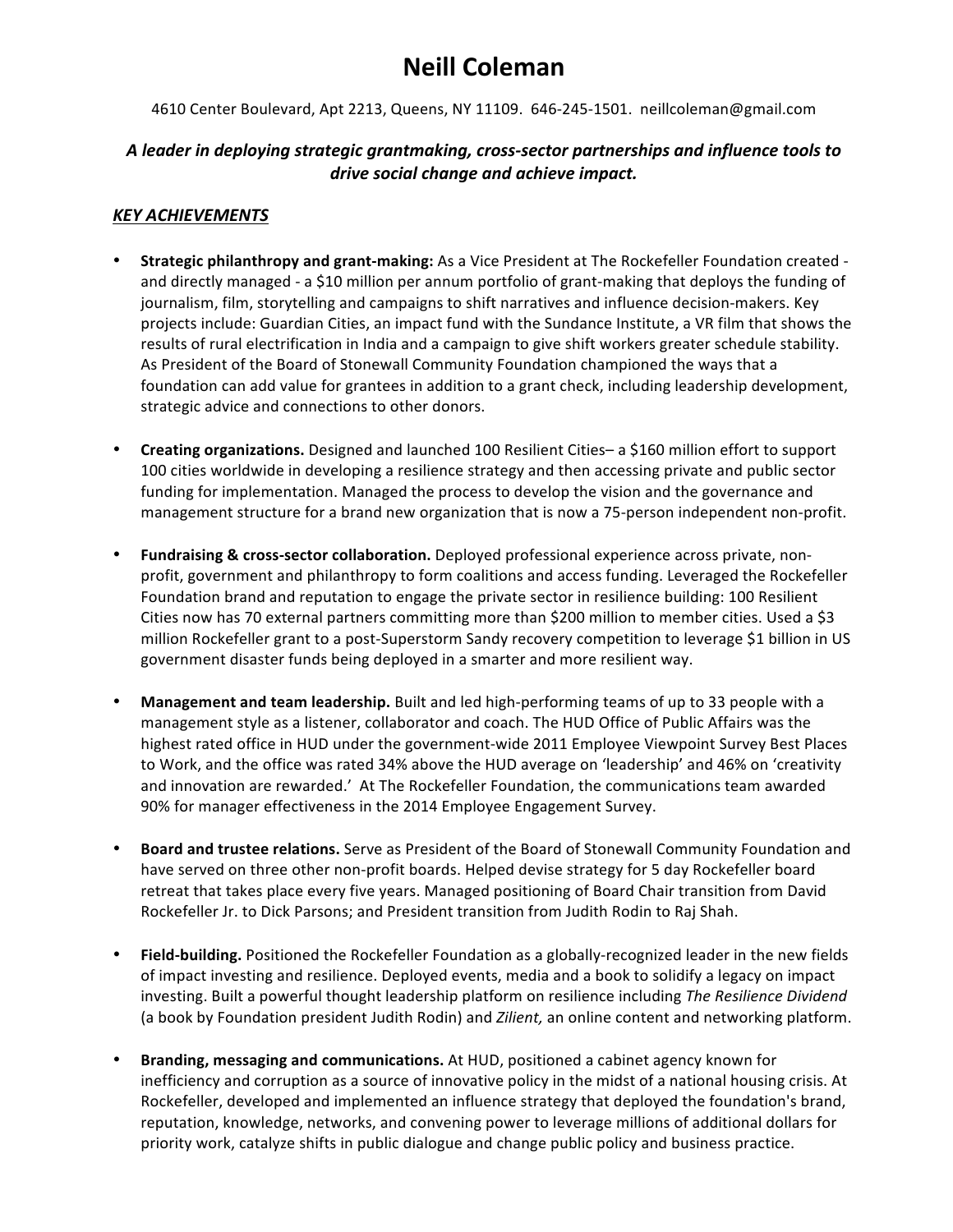### *PROFESSIONAL & LEADERSHIP EXPERIENCE*

#### **The Rockefeller Foundation (2012 - 2017) Vice President, Global Communications**

- Member of the 6-person Executive Team, setting strategy for \$4 bn foundation with 200 staff.
- Directly managed a \$10 million p.a grant-making portfolio focused on journalism, film, storytelling and campaigns. Set strategy, reviewed proposals, engaged with grantees and evaluated impact.
- Led a 16-person global communications, engagement and knowledge team in New York, Bangkok and Nairobi.
- Represented the Foundation as a speaker at conferences and events, including the Stanford Non-Profit Management Conference, Communications Network, Frank and OECD Mayors & Ministers conference. By-lined articles published in *Washington Monthly* and *Stanford Social Innovation Review.*

## **U.S. Department of Housing and Urban Development (2009 - 2012) Chief External Affairs Officer**

- Led and managed a team of 33 people covering press, stakeholder relations, speechwriting, event planning, and internal comms. Operating budget of \$6 million.
- Served as senior communications advisor and external affairs strategist to cabinet Secretary Shaun Donovan.
- Oversaw planning for secretarial trips, speeches, interviews, congressional testimony.
- Coordinated with the White House, Treasury, Justice on message and strategy.

# **City of New York, Department of Housing Preservation and Development** Assistant Commissioner, Communications (2006 - 08); Director of Communications (2005 - 06)

- Developed and managed an external affairs strategy for Mayor Bloomberg's 165,000 unit affordable housing plan. Established the plan as largest US municipal affordable housing plan
- Chief spokesperson for the agency and oversaw the agency's response to press inquiries
- Managed twelve communications, web, administrative and creative staff.
- Served as Acting Chief of Staff for 2,800 person agency while Chief of Staff was on maternity leave: managed Commissioner's office and schedule, served as liaison to City Hall, supervised research and fundraising, organized senior management meetings.

# **New York League of Conservation Voters**

## **Director of Communications (2002 - 2005)**

- Devised and implemented a communications strategy that focused on positioning NYLCV as the bipartisan and authoritative voice on the environment and politics in New York State. Generated over 600 media hits.
- Wrote and controlled content for website: oversaw comprehensive website redesign, introducing tools for e-activism and online donations. Tripled website hits and doubled number of registered e-activists.